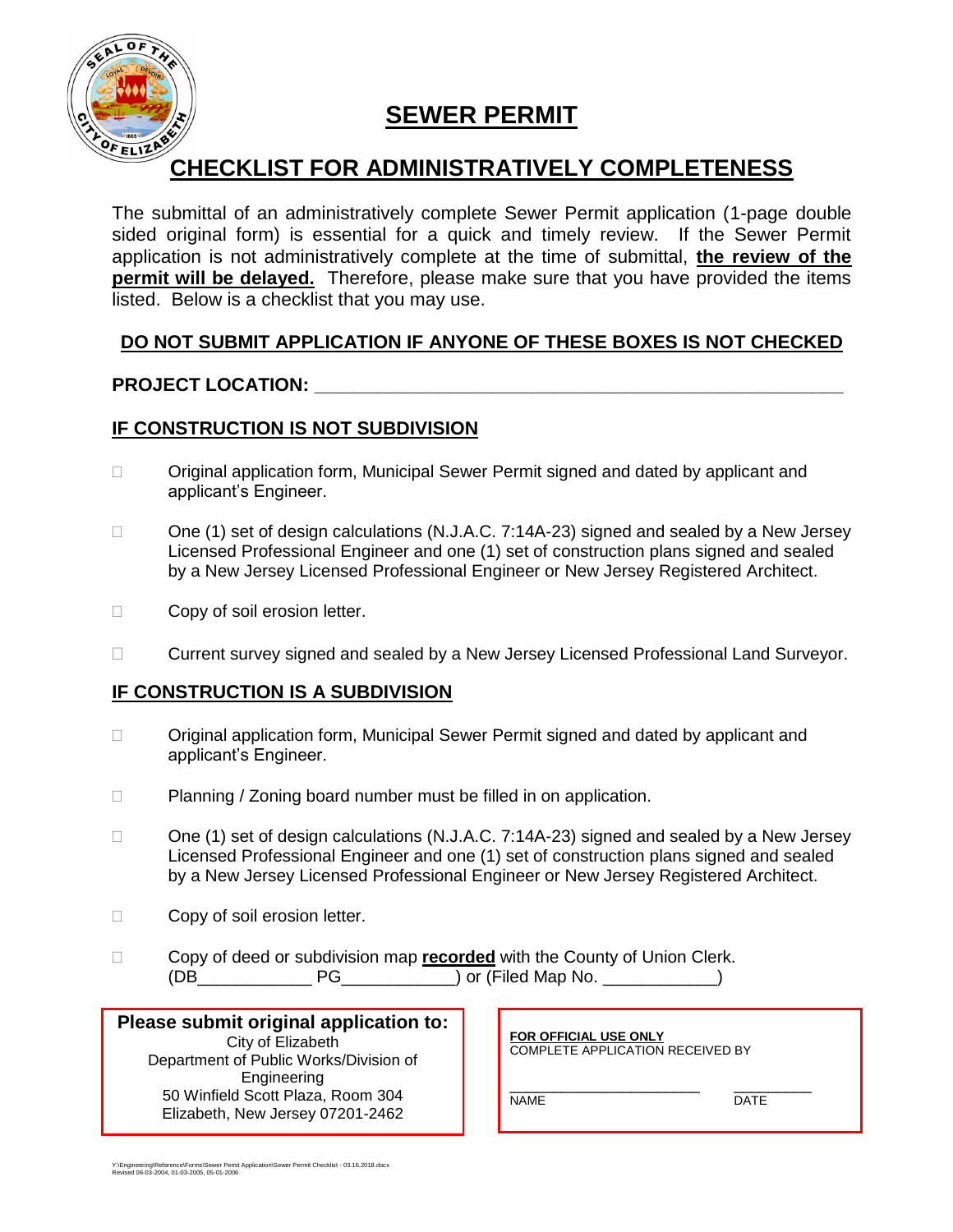

## **APPLICATION FOR MUNICIPAL SEWER PERMIT**

| MUNICIPAL PERMIT No. _____________                                                                                                                                                                                                                                                                                                                                                                                                             | <b>PERMIT FEE: \$30.00</b><br><b>ORDINANCE No. 4149</b>                                         |  |              |                                                                                                                                                                                                                                |  |  |  |
|------------------------------------------------------------------------------------------------------------------------------------------------------------------------------------------------------------------------------------------------------------------------------------------------------------------------------------------------------------------------------------------------------------------------------------------------|-------------------------------------------------------------------------------------------------|--|--------------|--------------------------------------------------------------------------------------------------------------------------------------------------------------------------------------------------------------------------------|--|--|--|
| NJDEP PERMIT No. _____________________                                                                                                                                                                                                                                                                                                                                                                                                         |                                                                                                 |  |              |                                                                                                                                                                                                                                |  |  |  |
| PLANNING / ZONING BOARD APPLICATION No. ______________                                                                                                                                                                                                                                                                                                                                                                                         |                                                                                                 |  |              |                                                                                                                                                                                                                                |  |  |  |
|                                                                                                                                                                                                                                                                                                                                                                                                                                                |                                                                                                 |  |              |                                                                                                                                                                                                                                |  |  |  |
|                                                                                                                                                                                                                                                                                                                                                                                                                                                |                                                                                                 |  |              |                                                                                                                                                                                                                                |  |  |  |
|                                                                                                                                                                                                                                                                                                                                                                                                                                                |                                                                                                 |  |              |                                                                                                                                                                                                                                |  |  |  |
| <b>WORK SITE</b>                                                                                                                                                                                                                                                                                                                                                                                                                               |                                                                                                 |  |              |                                                                                                                                                                                                                                |  |  |  |
|                                                                                                                                                                                                                                                                                                                                                                                                                                                |                                                                                                 |  |              |                                                                                                                                                                                                                                |  |  |  |
| THE SANITARY SEWER DESIGN FLOW AT THE PROPOSED SITE IS _____ GALLONS/DAY                                                                                                                                                                                                                                                                                                                                                                       |                                                                                                 |  |              |                                                                                                                                                                                                                                |  |  |  |
| I hereby certify that the above mentioned project should be constructed according to the<br>NJDEP Rules and Regulations for Sewer Systems and all requirements of the Municipal<br>Code of the City of Elizabeth and all amendments thereto. I also certify that the said<br>project will ____ / will not ____ convey 8,000 gallons or more of sewerage per day<br>determined in accordance with the values specified in N.J.A.C. 7:14A-23.3a. |                                                                                                 |  |              |                                                                                                                                                                                                                                |  |  |  |
|                                                                                                                                                                                                                                                                                                                                                                                                                                                |                                                                                                 |  |              |                                                                                                                                                                                                                                |  |  |  |
| APPLICANT'S ENGINEER SIGNATURE: _______________________                                                                                                                                                                                                                                                                                                                                                                                        |                                                                                                 |  |              |                                                                                                                                                                                                                                |  |  |  |
|                                                                                                                                                                                                                                                                                                                                                                                                                                                |                                                                                                 |  | (Affix Seal) |                                                                                                                                                                                                                                |  |  |  |
|                                                                                                                                                                                                                                                                                                                                                                                                                                                | DO NOT WRITE BELOW THIS LINE                                                                    |  |              |                                                                                                                                                                                                                                |  |  |  |
|                                                                                                                                                                                                                                                                                                                                                                                                                                                |                                                                                                 |  |              |                                                                                                                                                                                                                                |  |  |  |
| Sewer Operator: Etown Services LLC                                                                                                                                                                                                                                                                                                                                                                                                             |                                                                                                 |  |              | DATE: the contract of the contract of the contract of the contract of the contract of the contract of the contract of the contract of the contract of the contract of the contract of the contract of the contract of the cont |  |  |  |
|                                                                                                                                                                                                                                                                                                                                                                                                                                                |                                                                                                 |  |              | DATE: _______________________                                                                                                                                                                                                  |  |  |  |
| Sewer Owner: City of Elizabeth                                                                                                                                                                                                                                                                                                                                                                                                                 |                                                                                                 |  |              |                                                                                                                                                                                                                                |  |  |  |
|                                                                                                                                                                                                                                                                                                                                                                                                                                                | THIS PERMIT NOT VALID UNLESS RECEIPT IS ATTACHED<br><b>ONLY ORIGINAL FORMS WILL BE ACCEPTED</b> |  |              |                                                                                                                                                                                                                                |  |  |  |